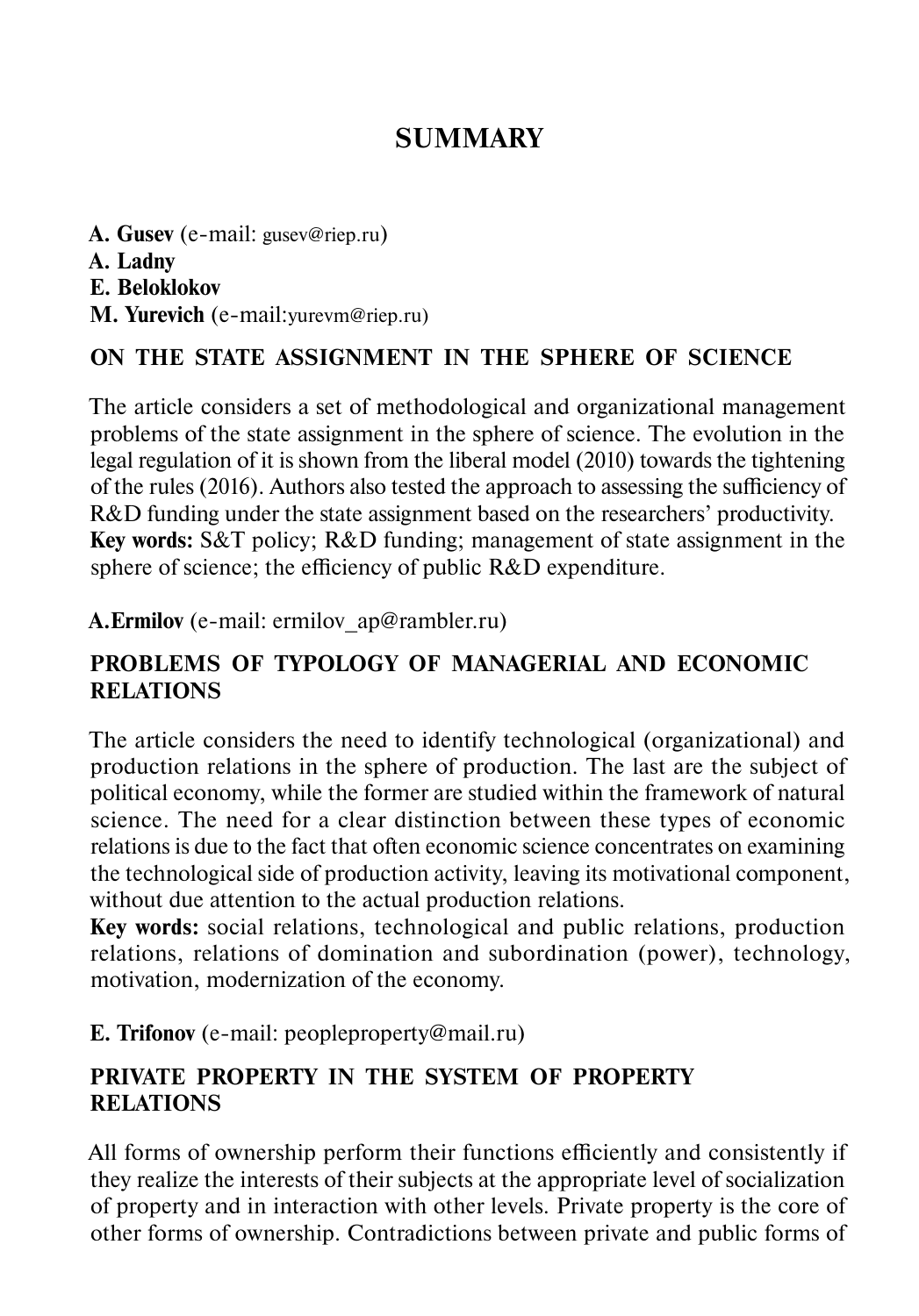ownership arise if the property of a higher level of socialization is subject to the private interests of owners of a lower level of socialization of property.

**Key words:** private property, public property, collective property, corporate property, municipal property, state ownership, global property.

## **A.Belyakov** (e-mail: mr.belyakovaa@gmail.com) **I.Turuev**

### **HISTORY OF WORLD FINANCIAL CRISIS -THIS IS THE HISTORY OF THE UNBOUNDED OVERESTIMATION OF THE COURSES OF NATIONAL CURRENCIES**

Exchange rate of the national currency is one of the main categories of economic policy that affect most of other parameters of economy. At the same time, the main legal conformities of exchange rate formation mechanism are not properly formulated, in particular how the factor of competitiveness of national economy affects the exchange rate. The report provides a detailed analysis of exchange rate formation, as well as founded forecast of RUR exchange rate at the end of the current year and at the begining of 2018.

**Key words:** purchasing power parity, Big Mac index, currency rate, economic competitiveness and currency & financial crises, RUR exchange rate in the midterm.

**P. Savchenko** (e-mail: pol@inecon.ru)

#### **THE ROLE OF THE SOCIAL-ECONOMIC SYSTEM OF THE RUSSIAN SOCIETY IN THE FUNCTIONING OF THE NATIONAL ECONOMIY**

The article considers the actual problems of social-labor relations through the interaction and function of the social-economic System, national economy and social-economic policy in the conditions of modern Russian reality and vector of the development, new geopolitical challenges and the ways for its solution. **Key words:** social-economic System, integrate economic bloc of social-economic System, national economy, freedom and justice, social-economic policy, the system of national necessities, social-labor sphere.

**G. Degtyarev** (e-mail: dgp48@yandex.ru) **A. Degtyarev**

# **THE IDEA OF RATIONALITY**

On the basis analysis of the main theoretical views, regulations and judgments about the rationality of different scientific schools and directions are gives the substantiation of its role in evolutionary development as a long, gradual and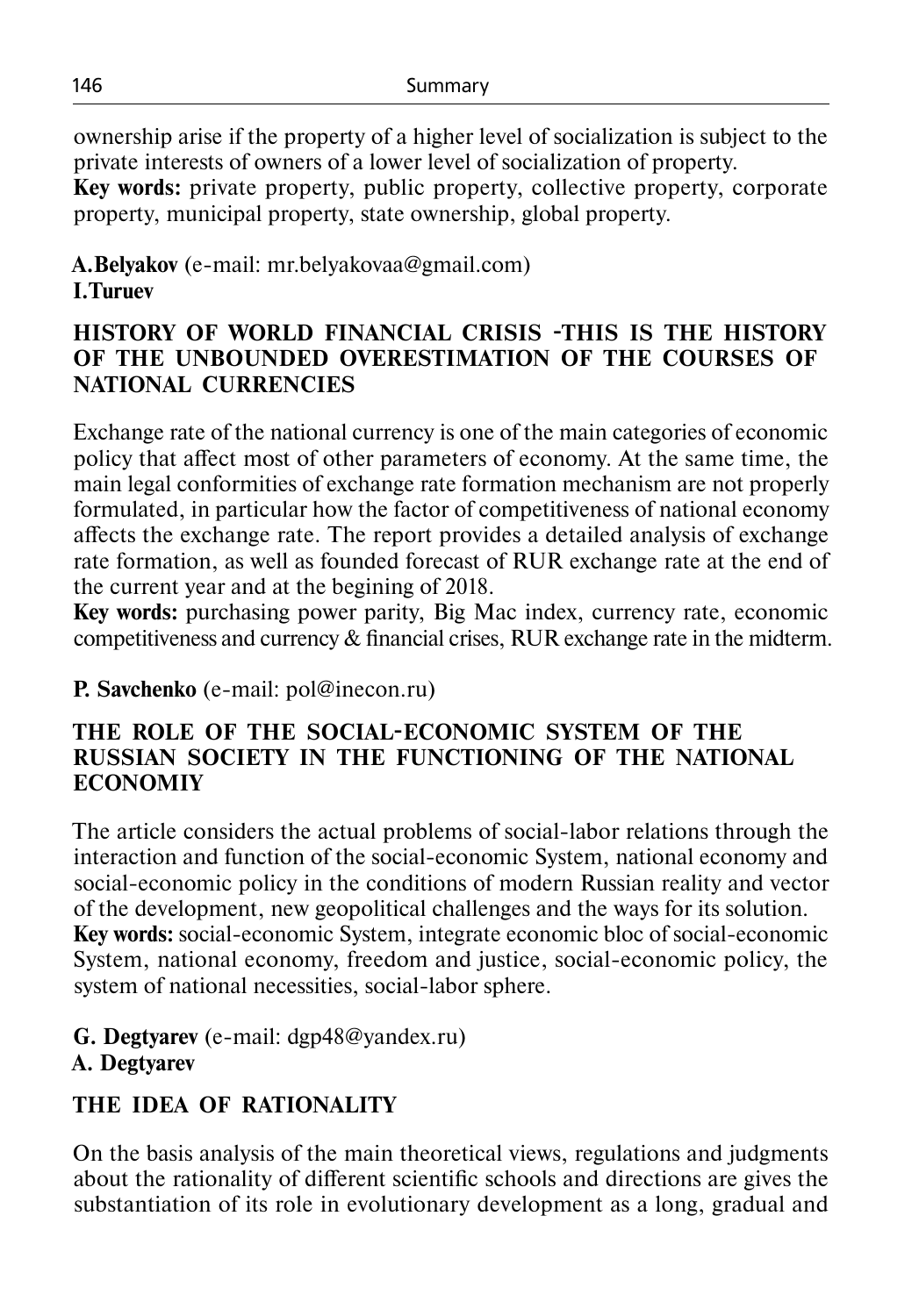consistent process of rationalization of social relations. Critically conceptualized different ideas about the manifestations of rationality and irrationality in the process of purposive human activity.

**Key words:** rationality, irrationality, economic behavior, assessing the external observer, «normative requirements», social action.

### **D. Egorov** (e-mail: de-888@ya.ru)

## **MICROTHEORY AND VALUE**

The article substantiates the following provisions: value  $-$  an information measure of the cost of an object. There are no objective scientific grounds for eliminating the value. As the concept of the ideal, the value of direct observation and measurement is not subject, but has an empirical interpretation. Return to the micro-theory of the «value» category allows us to remove a number of theoretical problems, primarily the problem of the correlation of macro- and micro-descriptions of economic systems.

**Key words:** economics, value, measure, principle.

**А. Prigorneva** (e-mail: anastas\_pr@mail.ru)

### **CURRENT PROBLEMS OF MUNICIPAL FINANCIAL CONTROL**

The article considers legislation shortcomings in terms of regulation of organization and functioning of municipal financial control authorities in modern conditions, the main problems in the practical implementation of municipal financial control are outlined. A number of measures have been proposed, the implementation of which will contribute to the development of municipal financial control.

**Key words:** municipal financial control, municipal financial control authorities, interaction of municipal financial control authorities.

**D. Ivanov** (e-mail: ivanov2030@gmail.com)

### **PROSPECTS FOR KAZAKHSTAN'S RELATIONS WITH THE EUROPEAN UNION IN THE CONTEXT OF CRISIS PHENOMENON IN EUROPE**

The European Union is Kazakhstan's number one trading and investment partner despite neighboring markets of Russia and China. However existing crisis inside the EU affects the dynamics of Kazakhstan-EU relations. This article